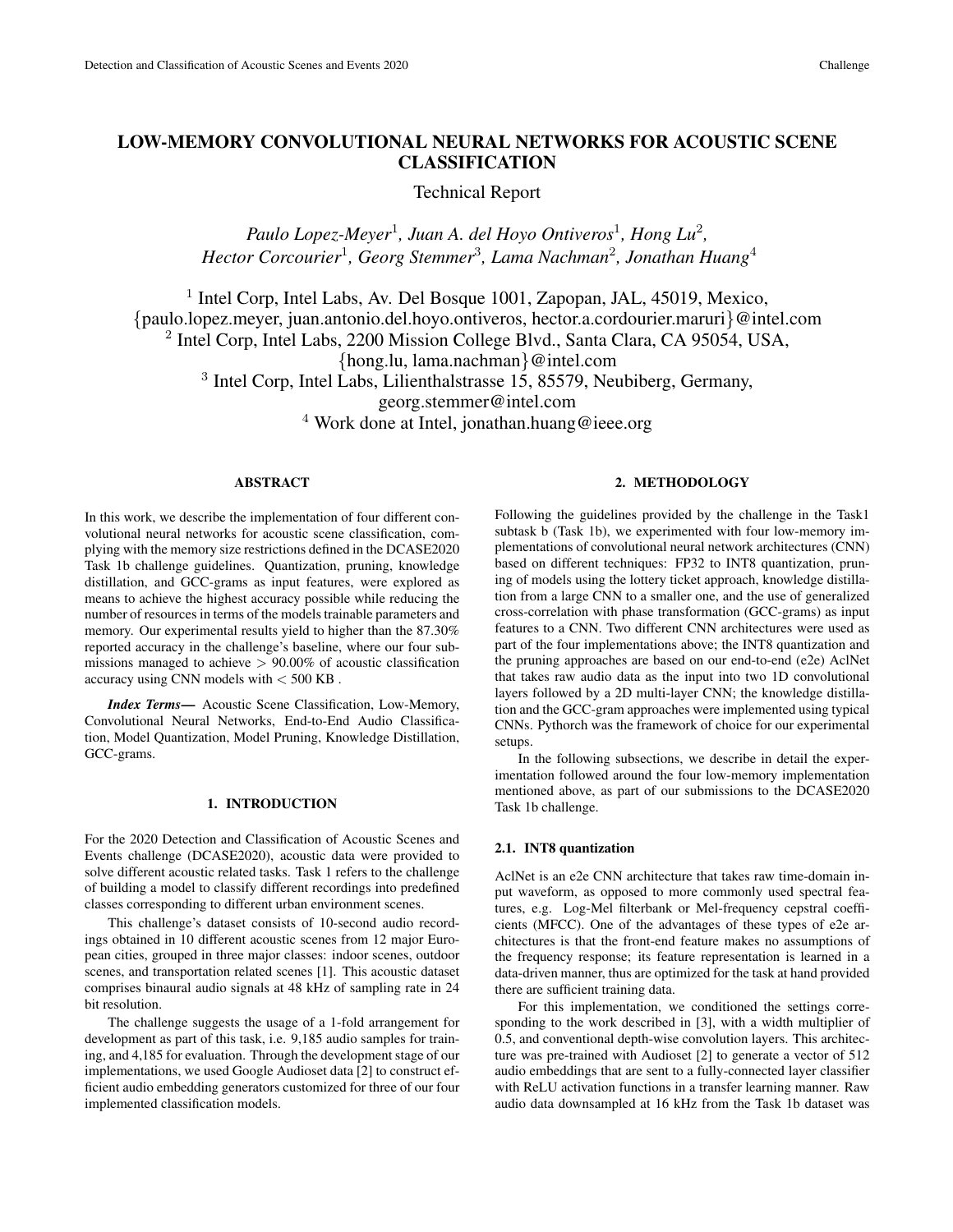

Figure 1: Development of our proposed implementations of four low-memory CNN architectures for acoustic scene classification in the DCASE2020 Task 1b challenge.

downsampled to 16 kHz and fed to the pre-trained AclNet, where the generated embeddings were used to train the classifier.

We performed a search for the optimal parameters of this e2e acoustic classification CNN model. We experimented with different values and configurations, that yield to the best performing models. Additionally, in order to increase the robustness of the training process, we also used different audio data augmentation techniques commonly used in audio processing, such as random noise addition, random cropping of 1-second of the audio signal, and random gain variation, together with the widely used mixup data augmentation technique [4]. During the training, acoustic data were randomly selected to form mini-batches of training clips. At evaluation time, we run the inference on 1-second non-overlapping consecutive audio segments, and then averaged the outputs over the length of the evaluation audio.

The resulting AclNet0.5 constitutes an FP32 base model with 317,038 trainable parameters, which yields into 1,238.43 KB of memory size, clearly above the 500 KB restriction in the challenge. In order to decrease the memory size of this model, we applied a straight FP32-to-INT8 quantization based on the methodology described in [5], through the use of the available tool accessible in [6], that results in a 309.60 KB CNN model.

#### 2.2. Pruning based on the lottery ticket hypothesis

In this low-memory implementation, we went through the same training of an FP32 AclNet0.5 base model, exactly as described in the INT8 quantization described above, i.e. same handling of the data and training strategy . This AclNet0.5 base model, with 317,038 parameters is pruned at 19.6% in order to have a final model of 255,740 parameters that can be quantized from FP32-to-FP16 for a final 499.49 KB of memory size CNN model. The FP16 quantization used in all of our experiments were executed using the available functions from Pytorch.

As mentioned before, we pruned our AclNet0.5 base model through the lottery ticket hypothesis [7]. We initially trained our model to generate our base AclNet; after training, we removed

19.6% of the parameters by a typical pruning scheme, i.e. remove the parameters that are contributing less to the model's classification behavior. The lottery ticket hypothesis comes into place when, after identifying the post-pruning weights, a new training process is carried out with the original randomly initialized weights values assigned at the initial pre-training stage. This constitutes the spirit of the lottery ticket proposal, where subnetworks can be found in posttraining pruning, that could reach evaluation accuracy comparable to the original network.

#### 2.3. Knowledge distillation

We explored the use of knowledge distillation [8][9] from a large pre-trained Teacher CNN, into a significantly smaller Student CNN. For the development of both Teacher the Student, spectral based features were used; the acoustic data were processed to generate Log-Mel filterbank representations with 64 filter bands over a time window of 25 milliseconds and overlaps of 10 milliseconds, resulting in one Log-Mel filterbank channel as the input to the CNNs. Spec augment [10] was used a data augmentation process during training.

The Teacher CNN consists of a Vgg12 [11] with the exact same architecture as the one used in our submission for Task 1a; it has a total of 12 convolutional layers, with the first one having an output of 64 channels, and the last one is defined by 512 used to generate embeddings (pre-trained with Audioset [2]) that are needed during the knowledge distillation process. At the output of each convolutional layer, we apply batch normalization followed by ReLU activation. The output of the last convolutional layer is average pooled, to always produce a vector length of 512 values. This vector is then followed up by a fully connected layer to produce the 3-class output defined by the challenge's Task 1b. The Vgg12 CNN comprises 12.6 M trainable parameters, and 49 MB of memory.

The Student model is a small 3-layers CNN. Each convolutional layer is followed by batch normalization, ReLU activation functions, and max pooling. The output consists of a fully connected linear layer to perform the classification of the 3 acoustic scenes de-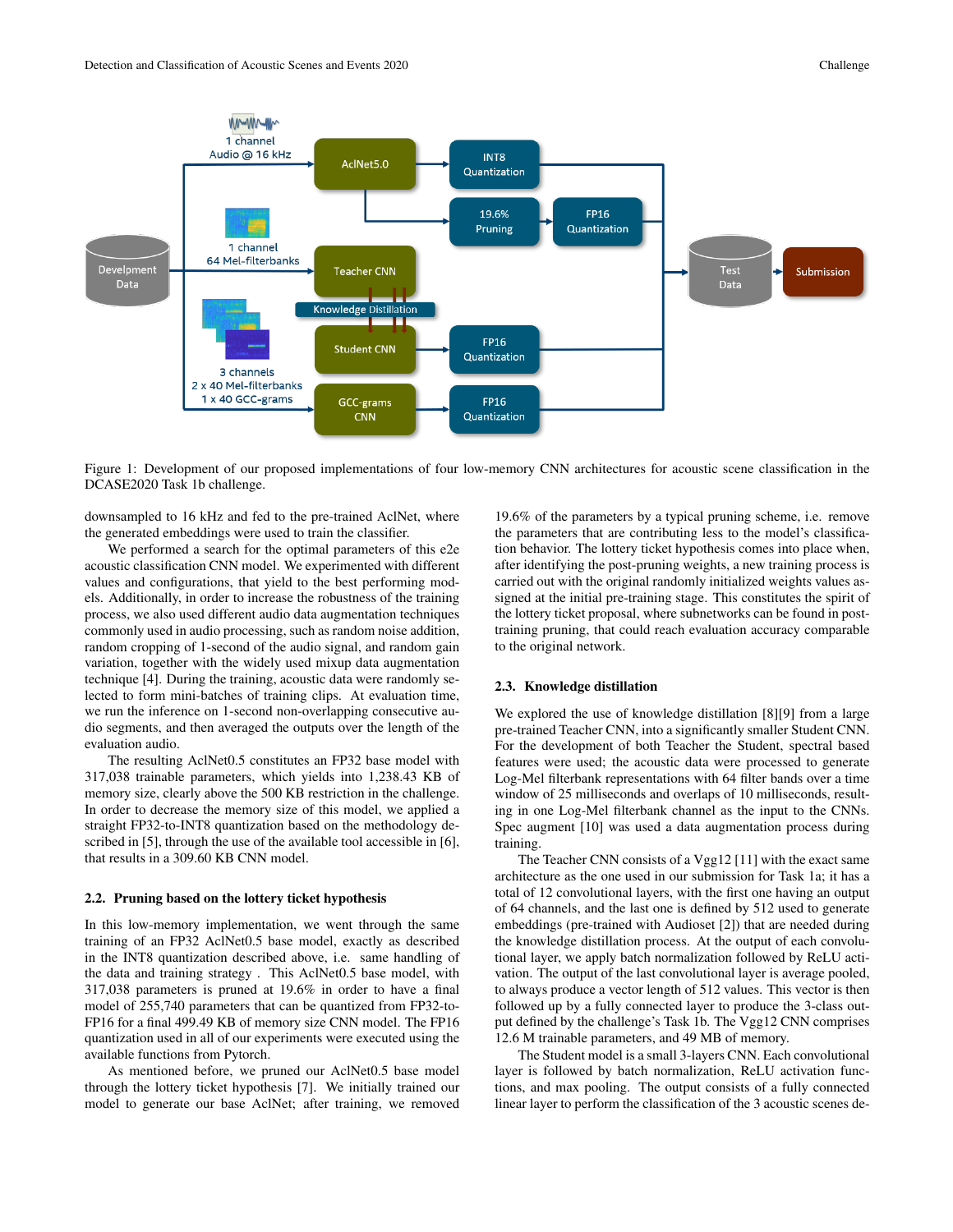fined in this task. The resulting Student model has 252,713 trainable parameters in 978.16 KB of memory with FP32 format.

Knowledge distillation between the Teacher and the Student CNNs is executed in training time by means of the following general loss function defined by:

$$
loss = \alpha(E_loss) * \beta(S_loss) * \gamma(C_loss)
$$
 (1)

where  $E<sub>l</sub>$ oss represent the KL divergence loss between the 512 embeddings of the last convolutional layers of the Teacher and Student;  $S<sub>loss</sub>$  is the KL divergence loss between the soft scores (softmax) at the output of both networks; and  $C<sub>l</sub>$  oss is the cross-entropy loss between the predicted and target labels. A search for the optimal  $\alpha$ ,  $β$ , and  $γ$  resulted in values of 0.25, 0.25, and 0.50 respectively. A final FP32 to FP16 quantization is performed to the Student model, resulting in a CNN model of size 493.58 KB.

#### 2.4. Use of GCC-grams

Since the data provided for Task 1b are presented in a binaural manner, we propose the use of an additional feature based on the vector of the generalized cross-correlation with phase transform algorithm (GCC-PHAT), described in [12]. Such vector presents a delta-like response in which the maximum value has an offset from the center numerically equal to the amount of delay samples between the two signals, and it is normally used for sound source location. We segment the middle part of the vector, to generate time matrices we call GCC-grams (as an analogous name to spectrograms), which are synchronized with Log-Mel filterbank representations. The Log-Mel filterbanks were generated for both binaural channels downsampled to 16 kHz, with 40 filter bands over a time window of 64 milliseconds and overlaps of 45 milliseconds, resulting in one Log-Mel filterbank spectrogram matrrix per audio channel. When assembling all these representations together, the features constitute a 3 x 40 x 500 (channels x frequency x time) for each 10 sec audio clip, that are used for training and evaluation of a small depth-wise CNN. Our hypothesis is that GCC-grams, and therefore sound directivity information, can improve sound classification performance.

The 3-channel input CNN used in this implementation consists of a small 5 depth-wise convolutional layers with added batch normalization, ReLu activation functions, and maxpooling. At the output of the last convolutional layer, a linear fully connected layer is used to act as the 3-class classifier. The total number of trainable parameters for this CNN base model is 252,491, which results in a memory size of 986.29 KB in FP32 format. By applying an additional FP16 quantization, the resulting model presents a memory size of 493.15 KB.

## 3. RESULTS AND DISCUSSION

The experimental results obtained by our implementations are presented in the Tables 1, 2 and 3. Table 1 shows the performance of the base models over the Task 1b evaluation dataset, i.e. these models were trained in FP32 format to maximize results in the evaluation set. AclNet0.5 constitutes the base model for the INT8 quantization (AclNet0.5 INT8) and the lottery ticket prunning (AclNet0.5 LT) approaches; the Teacher CNN is used after training for knowledge distillation, and the GCC-grams CNN was initially designed to have less than 256,000 parameters for an efficient FP16 quantization. It is not surprising to see a significantly higher accuracy performance

|             | Table 1: Experimental evaluation results obtained from the CNN |  |  |  |
|-------------|----------------------------------------------------------------|--|--|--|
| base models |                                                                |  |  |  |

| Model              | Accuracy | Parameters | <b>Memory KB</b> |
|--------------------|----------|------------|------------------|
| <b>Baseline</b>    | 87.30%   |            | 450.00           |
| AclNet0.5          | 91.52%   | 317,038    | 1.238.43         |
| <b>Teacher CNN</b> | 94.60%   | 12,621,635 | 49.303.26        |
| GCC-grams CNN      | 91.23%   | 252.491    | 986.29           |

Table 2: Experimental evaluation results obtained after the different low-memory implementations were executed on the CNN base models

| Model                                  | Accuracy  | <b>Parameters</b> | <b>Memory KB</b> |
|----------------------------------------|-----------|-------------------|------------------|
| AclNet <sub>0.5</sub> INT <sub>8</sub> | 90.94%    | 317,038           | 309.60           |
| $AclNet0.5$ LT                         | $91.47\%$ | 255,740           | 499.49           |
| <b>Student CNN</b>                     | 90.35%    | 252.712           | 493.58           |
| GCC-grams CNN                          | 91.23%    | 252.491           | 493.15           |

of the Teacher CNN as compared to the other base models, due to the high number of parameters.

In Table 2, the experimental results obtained over the evaluation dataset are displayed with the low-memory implementations of our work, that constitute the four allowed submissions to the Task 1b challenge. It can be observed how all these optimized models achieve a higher performance than the baseline reported in the Task 1b guidelines, with at least 90.35% of acoustic scene classification, and with less than 500 KB, complying with the the challenge's submission restrictions.

Additional context metrics for comparison between the base models and the low-memory implementations are presented in Table 3. These results present some interesting insights. The GCCgrams CNN resulted in a good accuracy performance; this is surprising, since this model is at disadvantage as compared to the other base modes, by being trained from weights randomly initialized, i.e. no transfer learning used. Knowledge distillation resulted in the most significant memory size reduction, but also its accuracy performance gets impacted the most, were the lowest performance was obtained. The best accuracy was presented by the AclNet0.5 pruned and quantized to FP16; also, straight INT8 quantization over the AclNet0.5 base model seems to be an efficient approach, where the accuracy drop observed was less than 1.00%.

#### 4. CONCLUSIONS

In this work, we present four different low-memory implementations of CNNs trained for acoustic scene classification as defined in

Table 3: Compression metrics used to compare the CNN base models with the low-memory implementations

| Model                      | Reduction | Acc drop   Format |                  |
|----------------------------|-----------|-------------------|------------------|
| AclNet <sub>0.5</sub> INT8 | 4.0X      | $0.58\%$          | INT <sub>8</sub> |
| AclNet0.5 LT               | 2.5X      | 0.05%             | FP16             |
| <b>Student CNN</b>         | 99.9X     | 4.25%             | FP16             |
| CGG-grams CNN              | 2.0X      | $0.00\%$          | FP16             |